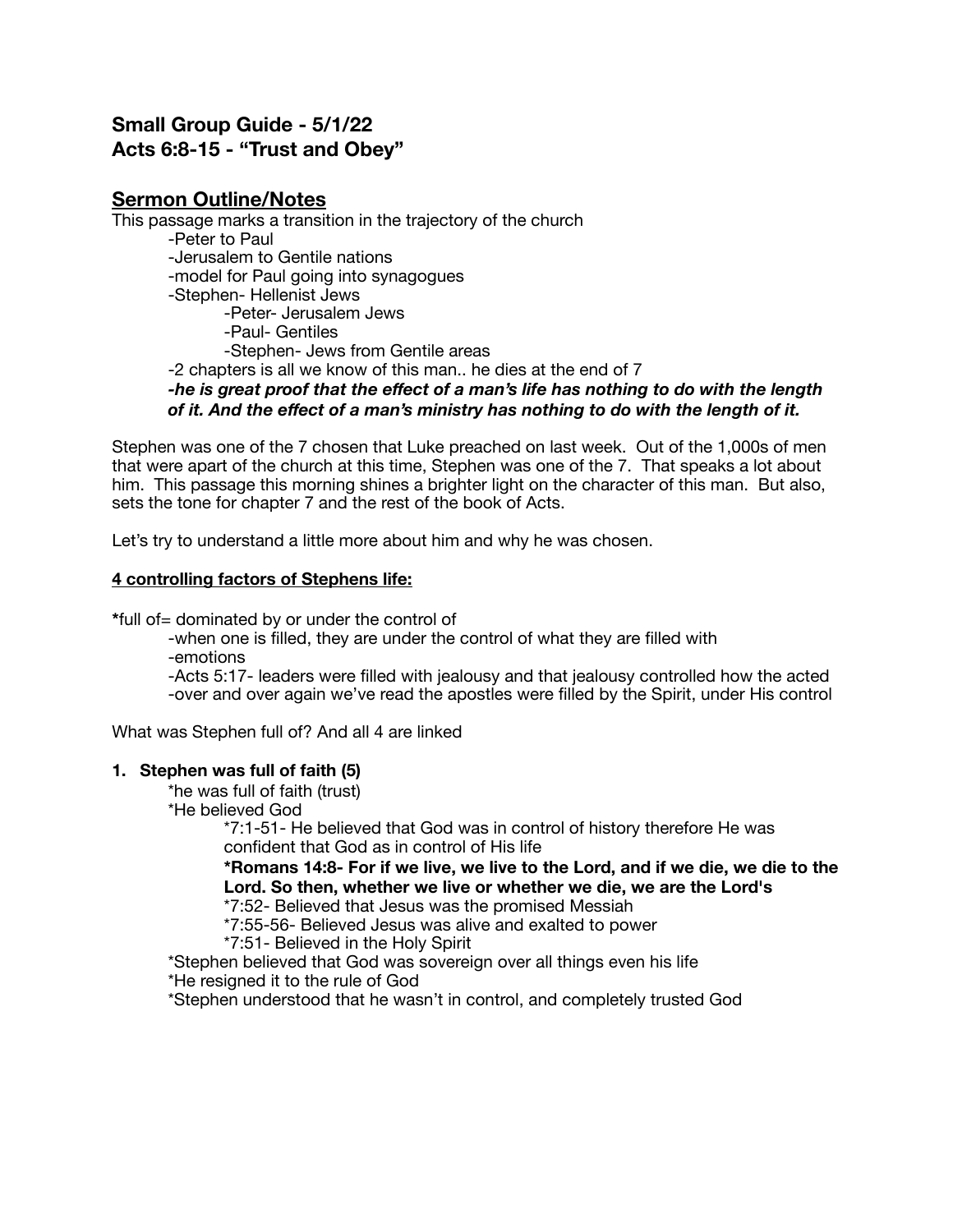#### **2. Stephen was full of the Holy Spirit (5)**

\*controlled by the Spirit

\*obeying the Spirit

\*Stephen believed God and submitted to the Spirit lead

#### **3. Stephen was full of grace (8)**

\*verse 8 flows from verse 5

\*because Stephen trusted God and was obedient to His will, He was full of grace and power

\*grace = God's favor

\*grace comes through faith

 \*he was full of loving kindness towards people

\*7:60- as he was being stoned, he asked God not to hold this sin against these people \*How was he able to pray for those who were actually stoning him?

\*He was full of grace

\*Resigning his life over to the rule of God, freed him to be gracious to all men

 \*Stephen wasn't busy protecting his own life and image, so he was able to be gracious to all men.. even those executing him

 \*sound familiar?

 \*we will see something else familiar here in a minute

\*but see the connection… because He was full of faith, he was able to be full of grace \*because he totally believed that God was sovereign over his life, it freed him to love people

#### **4. Stephen was full of power (8)**

\*again this flows from v.5

\*because he was full of faith, he was full of grace

\*and because he was full of the Spirit, he was full of power

\*When a man is full of faith and obedient to the Spirit, he will be gracious toward men and the power of God will be at work in his life

\*the grace and power of God were on display because Stephen trusted and obeyed God

Now let's jump into the narrative to see what happens.

#### **\*Stephen debates leaders of different synagogues (9-10)**

\*synagogue were for Hellenistic Jews

\*set up when they were cut off from the temple

\*480 plus synagogues in Jerusalem

 -kept for Jews who would travel to Jerusalem for festivals

 -each people group had their own synagogue

\*a few listed here. Evidently Stephen must have made his way to all of them at some time or another

\*here we have men from these different places joining up together to come debate \*Freedman (Libertenes)- Jewish slaves that were taken to Rome then freed 63 BC

\*Cyrinians and Alexandrians- North Africa (Simon the Cyrene)

\*Cilicia and Asia- Asia Minor

 \*Tarsus is in Cilicia- Great chance that Paul was here in this meeting

 -certainly if there were sending their best minds, they sent Paul \*they came together to dispute/ honest debate

\*could you image the debate between Stephen and the unredeemed Saul/Paul \*But 10 tells us they couldn't withstand the wisdom and Spirit in which he was speaking

 **\*knowledge of man can never withstand wisdom given from God**